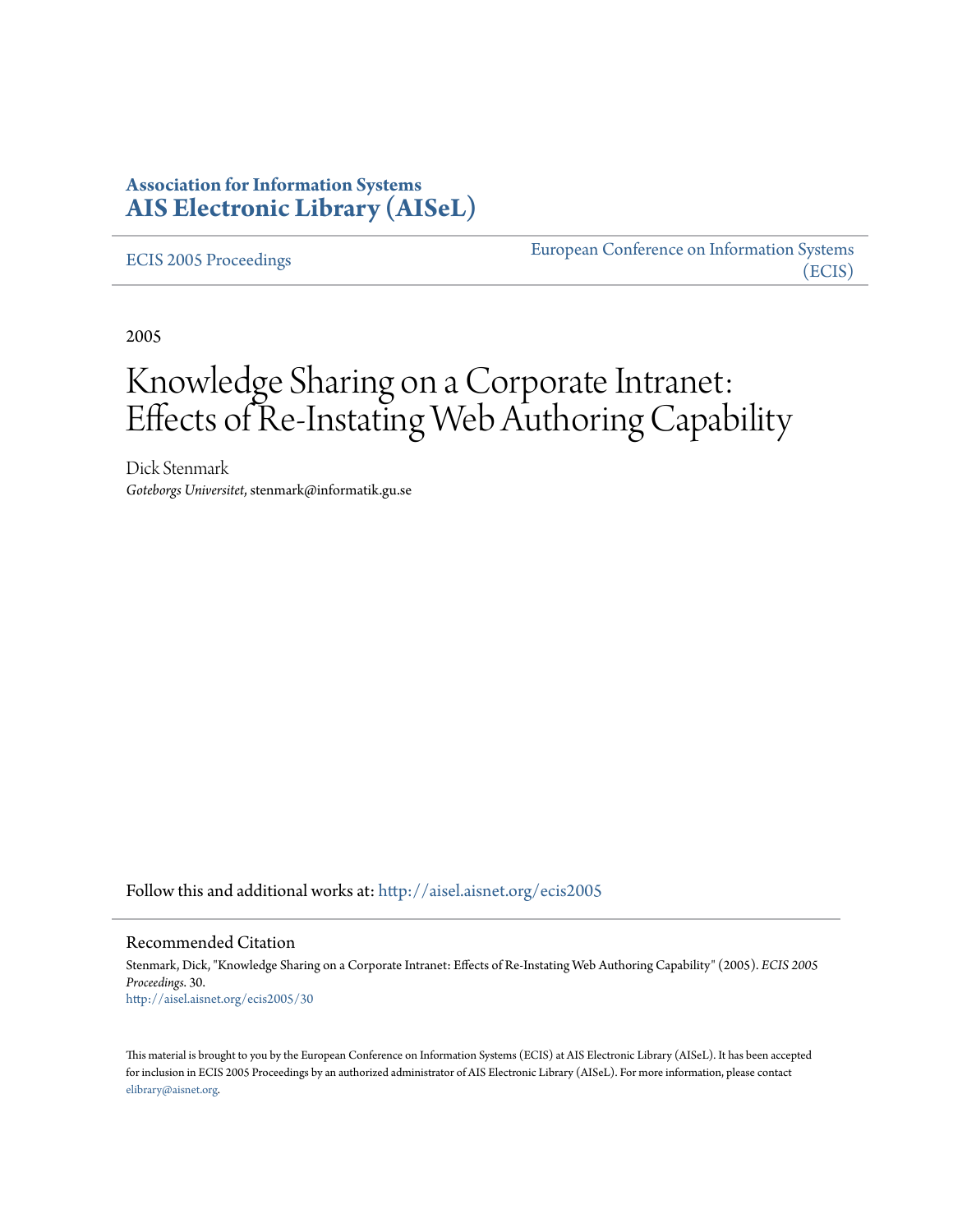# KNOWLEDGE SHARING ON A CORPORATE INTRANET: EFFECTS OF RE-INSTATING WEB AUTHORING CAPABILITY

Dick Stenmark, Göteborg University, Dept. of Informatics, P.O.Box 620, S-40530 Göteborg, Sweden, email: stenmark@informatik.gu.se, phone: +46 31 7735566

#### Abstract

*The web was intended to be a collaborative environment where users could exchange ideas but has turned into a read-only environment. The same is true for corporate intranets. In this paper we examine whether the removal of this read-only limitation can facilitate knowledge sharing. By installing a wiki in a corporate intranet, we intervened in an organisational setting and studied the results of this provocation. We found that the intranet transformed from being a semi-static bulletin board to a dynamic exchange forum for internal information. Our conclusion is that when editing becomes as easy as surfing people who want to share knowledge can indeed do so on a corporate intranet.* 

*Keywords: Intranet, knowledge sharing, wiki.*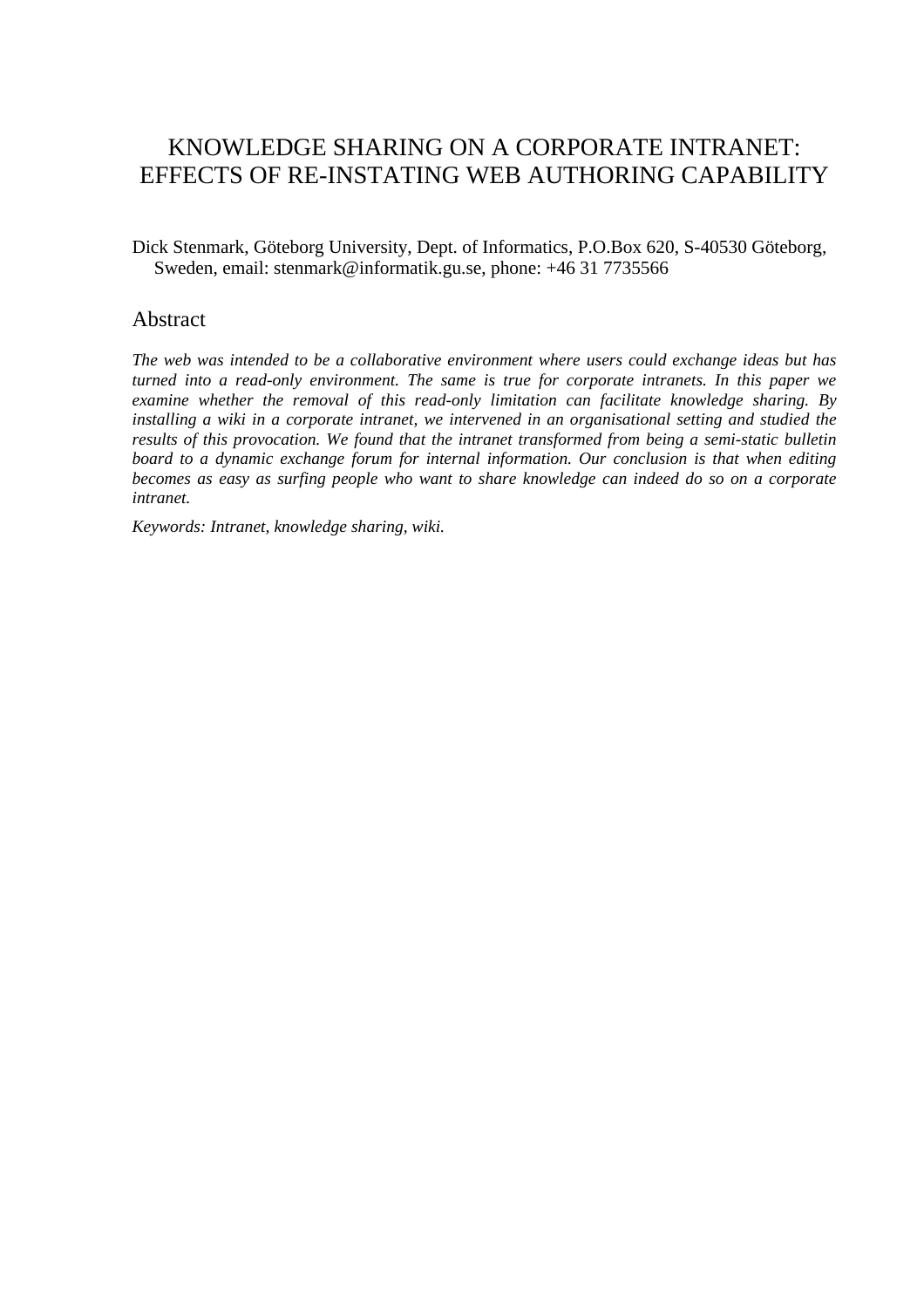### **1 INTRODUCTION**

The World Wide Web (hereafter the web) is unarguably the Internet application that has had the widest dissemination and has attracted the highest number of users. Designed to allow individuals easily to share information across time and space, the web was originally developed to be "a pool of human knowledge, which would allow collaborators in remote sites to share their ideas…" (Berners-Lee at al., 1994, p.76). The universality of the web, *i.e.*, the fact that content is accessible from any browser and from any computing platform, indeed seems to make the web an ideal environment for collaboration. However, although Tim Berners-Lee's first browser enabled users to create both new pages and new links, the subsequent NCSA Mosaic browser, which quickly became the predominant web interface, allowed solely "read-only" access and the current state of the web is strongly biased towards browsing already authored texts (Chang, 1998). Hence, to the casual surfer the web is *de facto* a read-only medium (Miles-Board  $& Carr, 2003$ ), and this fact, we shall argue, seriously limits the potentials of the web as a knowledge sharing technology.

When business organisations realised that web technology could be used also within organisations, the development of intra-organisational webs (intranets) quickly took off. In an article from 2002, Gerstner reported that three out of every four web servers being installed were intended for intranet usage (Gerstner, 2002). When it comes to publishing, intranets follow the development of the web: content is to an overwhelming extent read-only and essentially provided via a centralised process where a small number of professionals are assigned the responsibility of maintaining the environment (Fagin *et al*., 2003). This development is not accidental but the result of the prevailing industrial mindset and management's preoccupation with control (*cf*. Ciborra, 2000). Reinforcing this understanding, the literature on intranet management analogously recommends that intranets too must be effectively managed (Hinrichs, 1997), not allowed to evolve merely in an ad hoc manner (Curry & Stancich, 2000), and that procedures and routines to ensure standardisation and formalisation must be established and enforced or the intranet will collapse (Damsgaard & Scheepers, 2000). The principals of collaboration and participation that underpinned the original design of the web seem to have been overthrown by modern management's more traditional approach. Still, many organisations complain that their intranets become under-utilised and one can ask whether the above advice is indeed the best. Some commentators instead suggest that a higher degree of user participation  $-$  *i.e.*, in line with Berners-Lee's original intention – is what would propel intranet usage (cf. Stenmark, 2003a).

Knowledge Management (KM) is largely regarded as an organisational process consisting of a number of various activities, where both the number and the labels of these activities differ between authors (Alavi & Leidner, 2001). Nonetheless, the ability to share and/or transfer knowledge within an organisation and amongst its members is by most commentators regarded as a fundamental KM process. Although knowledge sharing can be, and often is, carried out without technology, we think that this process can be greatly facilitated by the use of information technology. In a corporate setting, information creation (in form of e-mails, documents or web pages), information seeking and information interpretation are actions that describe the interaction between knowledge and information (Stenmark, 2002). A knowledge worker is thus someone who interacts knowledgeable with information and sees information not only as something derived from knowledge but as something that changes knowledge (Schultze, 2000).

Successful KM depends on contributions from all organisational members (cf. Hahn & Subramani, 2000; Stenmark, 2003a; b), and for the intranet to serve as a knowledge sharing environment, high participation is important. In this paper we describe an attempt to orchestrate a higher degree of user involvement by introducing a collaborative web authoring tool  $-$  a wiki  $-$  to an organisation with a traditional, centralised and rather unused intranet. The wiki concept is described in more depth the following section and in section three we explain the site and the research approach used. Section four accounts for the empirical data, which thereafter is discussed in section five. Section six concludes the paper.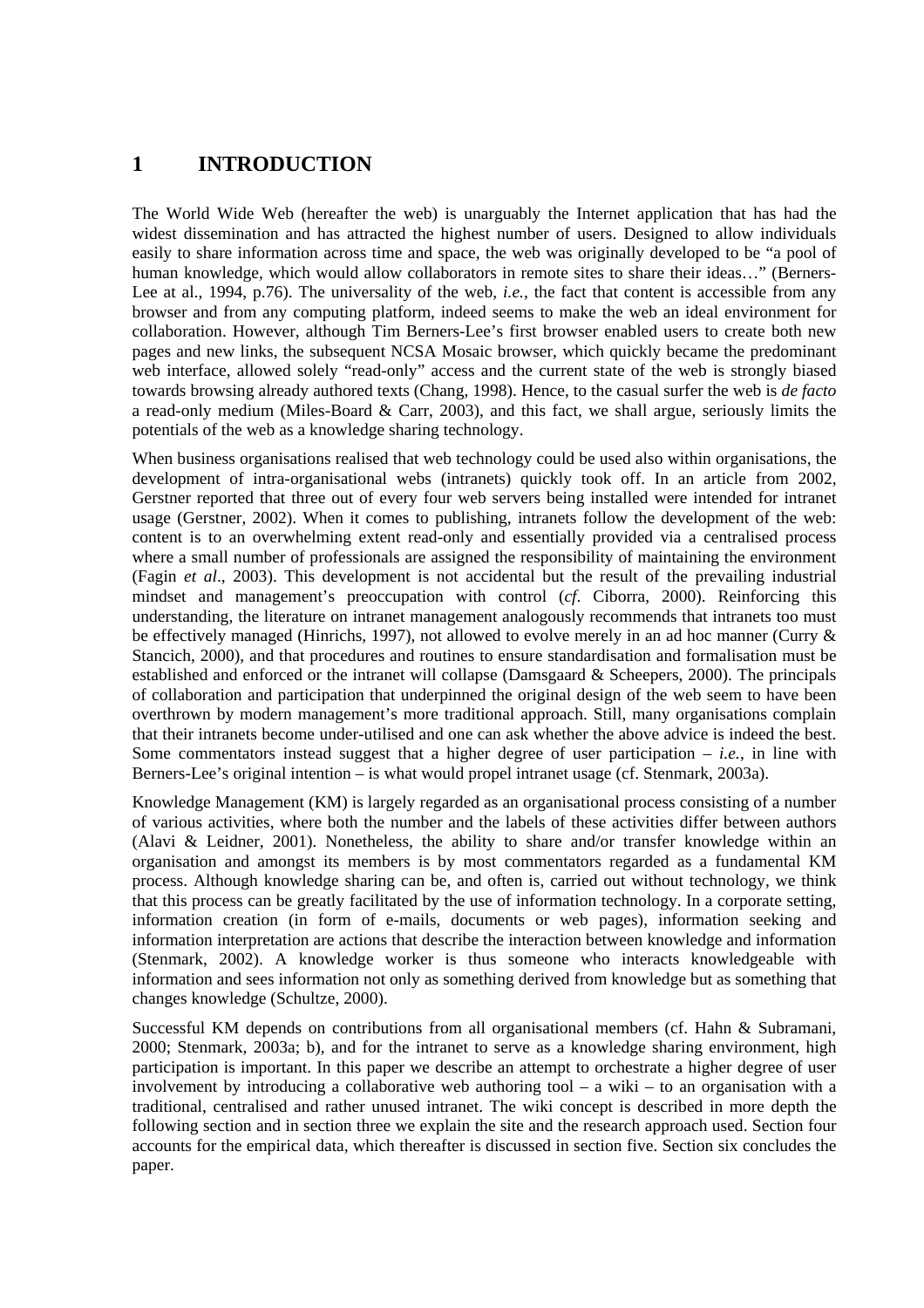# **2 THE WIKI CONCEPT**

The concept of Wiki, which comes from the Hawaiian word for fast (wiki-wiki), was developed by Ward Cunningham in 1994. Cunningham had a desire to create a meeting place where software developers and designer could interact and discuss new ideas. The objective was to keep the technology as simple as possible and to allow full collaboration, *i.e.*, all users should have access to and ability to change and update the content. Hence there should be no distinction between readers and writers. The foundation for this tool was web technology, *i.e.*, the HTTP protocol and the web browser (Leuf & Cunningham, 2001).

There are indeed many different collaboration and communication technologies that let users contribute information over the web, but they all enforce structure of some sort. For example, threaded discussion forums sort the content according to topic and thread and news groups and blogs sort content chronologically. A wiki, in contrast, is a server-side technology based on the community idea and presupposes the community members themselves (implicitly) to agree upon and maintain a working structure (Leuf & Cunningham, 2001). In other words, the users are allowed to design not only the content but also the structure, and the structure is thus not static but emergent and shaped by the users' changing understanding of the content. The wiki therefore always represents the community members' most current view. Stressing the differences between wikis and blogs, Cunningham states in a PC Magazine interview: "A blog tends to reflect the biases and opinions of an author, while a wiki is more like an open cocktail party. In a wiki you try to speak without a strong voice, seeking consensus to create something permanent, while on a blog you're developing your own voice and it's very much about your voice" (Rupley, 2004).

|             | basic search capabilities and an archiving mechanism keeping records of previous edits. The |  |  |  |  |  |  |  |  |  |
|-------------|---------------------------------------------------------------------------------------------|--|--|--|--|--|--|--|--|--|
|             | fundamental design principles underpinning the wiki are summarised in table 1.              |  |  |  |  |  |  |  |  |  |
| Principle   | Interpretation                                                                              |  |  |  |  |  |  |  |  |  |
| Open        | Full access to the content should be given. Should a page be found to be incomplete or      |  |  |  |  |  |  |  |  |  |
|             | incorrect, any reader should be able edit it as he/she sees fit                             |  |  |  |  |  |  |  |  |  |
| Incremental | Pages should be able to cite or link to other pages, including pages that have not yet been |  |  |  |  |  |  |  |  |  |
|             | written                                                                                     |  |  |  |  |  |  |  |  |  |
| Organic     | Both the structure and the content of the site is open to editing and evolution             |  |  |  |  |  |  |  |  |  |
| Mundane     | The page mark-up should be based on a small number of (irregular) text conventions that     |  |  |  |  |  |  |  |  |  |
|             | will be easy to use                                                                         |  |  |  |  |  |  |  |  |  |
| Universal   | The mechanisms of editing and organising should be the same as those used for writing,      |  |  |  |  |  |  |  |  |  |
|             | so that any writer is automatically an editor and organiser                                 |  |  |  |  |  |  |  |  |  |
| Overt       | The formatted output should suggest the input required to reproduce it                      |  |  |  |  |  |  |  |  |  |
| Unified     | Page names should be drawn from a flat space so that no additional context is required to   |  |  |  |  |  |  |  |  |  |
|             | interpret them                                                                              |  |  |  |  |  |  |  |  |  |
| Precise     | Pages should be titled with sufficient precision to avoid most name clashes, typically by   |  |  |  |  |  |  |  |  |  |
|             | forming noun phrases                                                                        |  |  |  |  |  |  |  |  |  |
| Tolerant    | Interpretable behaviour, even if undesirable, should be preferred to error messages         |  |  |  |  |  |  |  |  |  |
| Observable  | Activity within the site should be made salient to any other visitor to the site            |  |  |  |  |  |  |  |  |  |

Any content being contained in a wiki can be changed, updated or deleted by anyone. There are also basic search capabilities and an archiving mechanism keeping records of previous edits. The

#### *Table 1. Design principles for wikis (Cunningham, 2004).*

content

The wiki concept has now existed for ten years and wikis have been implemented in numerous programming languages. Many of the implementations are released under the GNU General Public License (GPL), which means that they are freely available to use and modify. The growing number of wikis on the web and the large amount of articles in popular press bear witness of an increasing interest in the wiki concept from practitioners and the public. Academic papers on wikis are, however, not as common. A simple search for the term 'wiki' on ACM's digital library returned 94 hits, but a

Convergent Duplication should be discouraged or removed by finding and citing similar or related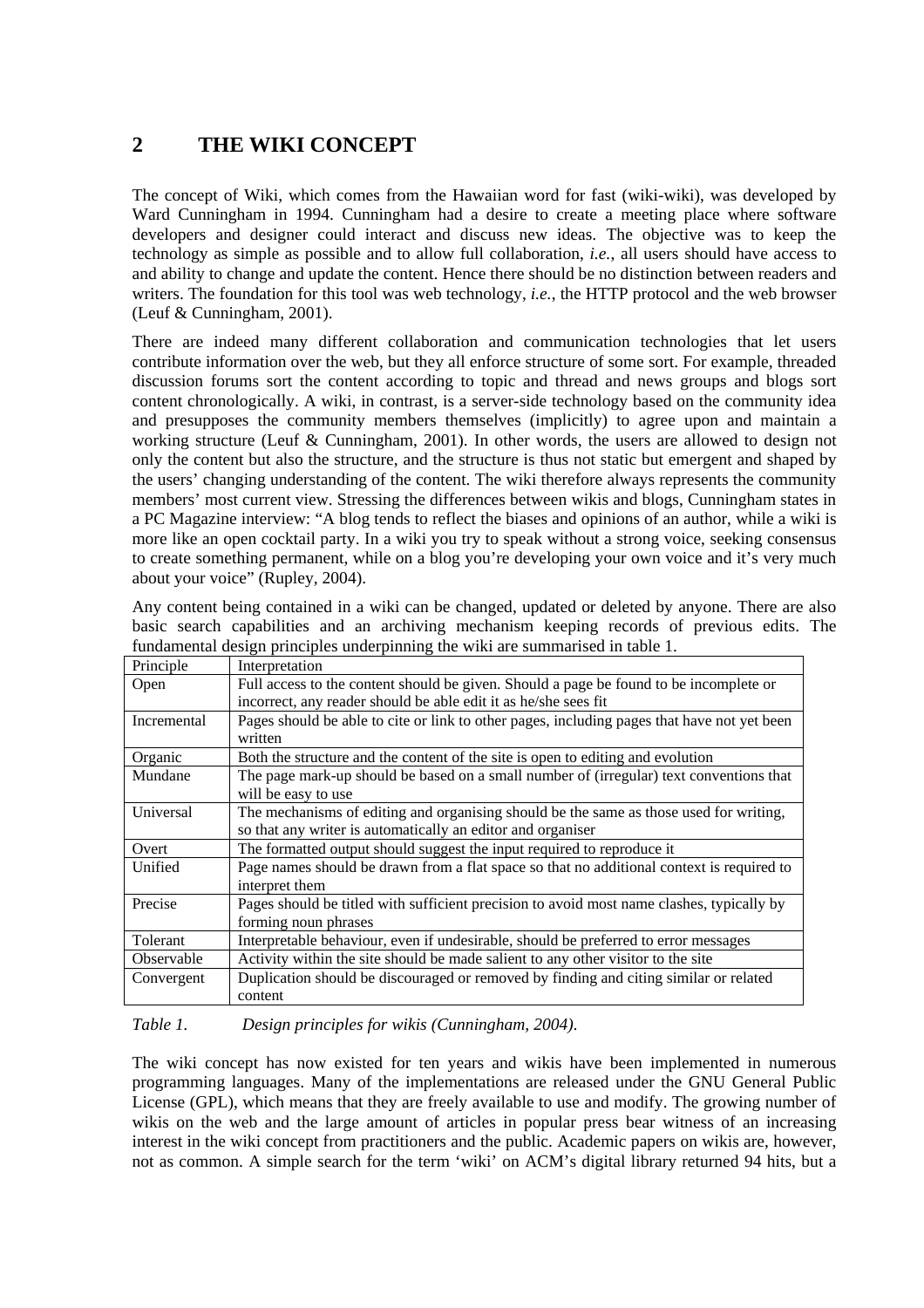quick glance through the set revealed that most of these hits were about things other than a collaborative web tool. Furthermore, the few real wiki articles found in ACM DL mostly seemed to describe work where wikis were instrumental in facilitating the study of *other* phenomenon rather than being itself the object of analysis. There are papers on dynamic digital libraries for children (Theng *et al*., 2001), visualisation techniques for cooperation (Viégas *et al*., 2004), supporting management reporting (Miles-Board & Carr, 2003), and building of a legal knowledgebase (Greensleaf *et al*., 1999). However, all of the above studies are conducted on the *public* web. This article focuses on intranet usage and contributes to the KM discourse by furthering our understanding of intranets as potential knowledge management environments.

## **3 RESEARCH SETUP**

Many commentators have reported that intranets have become semi-static, read-only environment with little interaction and little contribution from the organisational members (e.g. Newell at al. 1999; Fagin et al., 2003; Stenmark, 2003a). We wanted to see whether the introduction of a wiki would change this situation and facilitate a higher degree of activation and knowledge sharing amongst the employees. To study this we decided to approach small to medium-sized IT companies, since we thought their businesses to be knowledge intensive, their employees to be computer savvy and the size of the firm to be manageable. The work was carried out by three Masters level students and a senior researcher. Data was collected by the students under the researcher's supervision and was subsequently analysed by the students and the researcher independently. We e-mailed a dozen local companies in this segment telling them about our intended study and inviting them to participate. One of the responding companies was a small IT consultancy firm, hereafter referred to as Citic. Citic was founded in 1999 and had 24 employees (almost all consultants and system developers) on the payroll.

After a first meeting with a Citic representative where we in more depth explained the purpose of the study, they chose to participate. We thereafter spent two weeks learning their current intranet implementation before setting up and customising a wiki. As mentioned before there are a number of generally available wiki implementations to choose amongst and since this study does not exploit any feature other than those found in all wikis (and described in the previous section), we shall not elaborate further on this. The corporate contact person introduced us and the wiki to the rest of the organisation at one of the monthly competence meetings. We chose not to give any usage guidelines since we did not want to impose any prejudice. We realise that a few illustrative examples of how the software might have been used could have helped raise the number of participants but in this trade-off we favoured leaving the users unbiased.

After a two-month test period during which the employees were free to use the wiki at their discretion, we conducted eight semi-structured interviews. One of the respondents was a sales manager whilst the other seven were system developers. The respondents had been with the firm between a few months to five years. Three respondents worked at a customer's site which enabled us to examine the wiki's role in supporting remotely located personnel. The interviews, which lasted 50-80 minutes and were recorded and transcribed, were all conducted at Citic's head quarters. Some of the interviewees were later contacted again via e-mail for complementing questions. The transcribed material was repeatedly read through whilst emerging themes were identified and labelled. We in particular sought for comments on intranet usage and knowledge sharing practice – pre-determined themes that also influenced the interview questions.

In September 2004 the senior researcher returned to Citic to find that the old intranet had been abandoned and replaced with a wiki-based intranet. At this point Citic agreed to give the senior researcher access to the transaction log files from the wiki for analysis. Logging started on September 1st and was terminated on December 2nd, covering a period of 94 days. The log files gave us the name of the updated object, the time of the user's visit, and the IP-address of the user. Only edits (i.e., updates or deletions) to the wiki were recorded.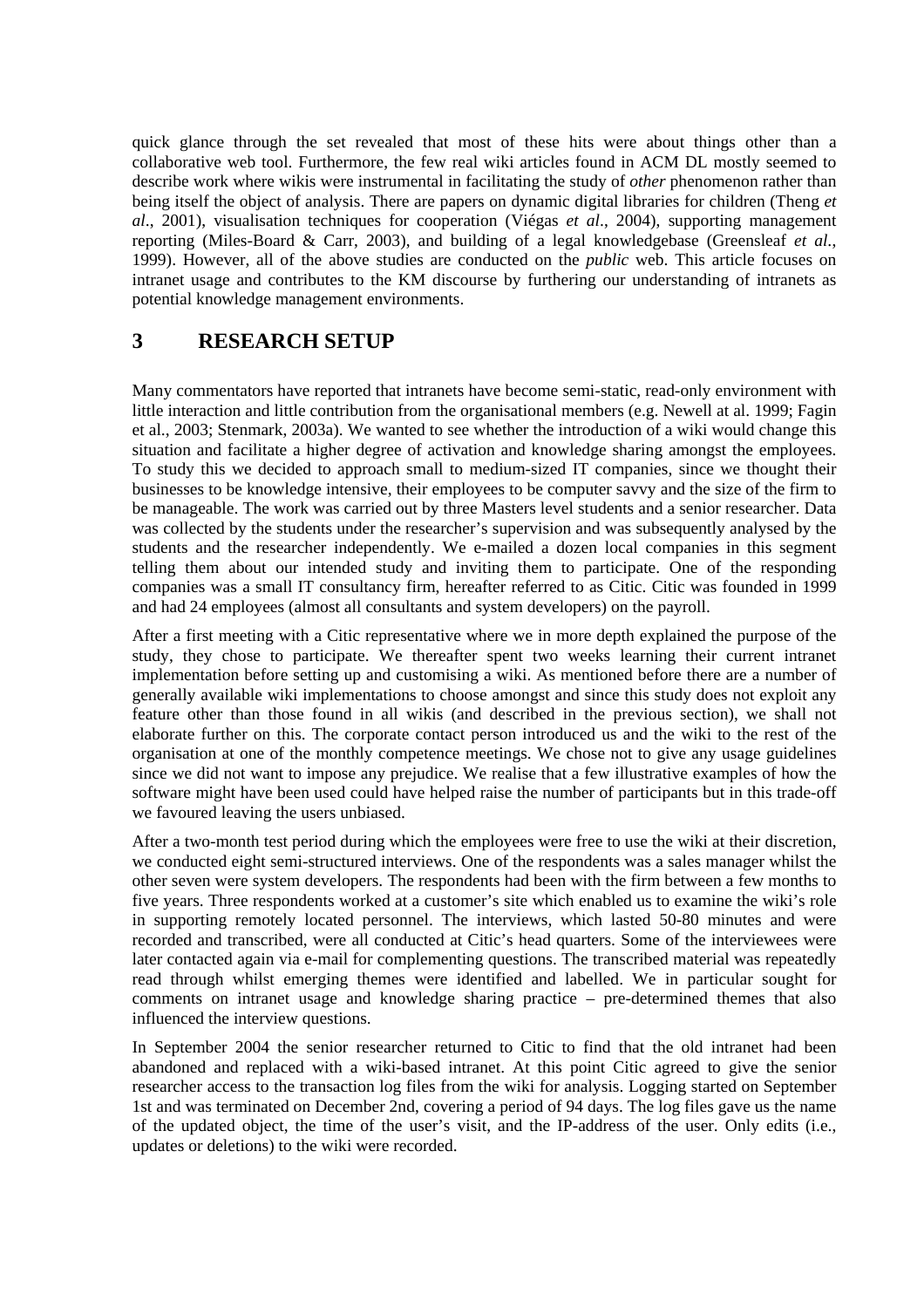## **4 EMPIRICAL FINDINGS**

The empirical findings are presented in three sections. Firstly, we present the respondents' view on knowledge and information sharing in the organisation, the organisational culture, and the role of the intranet. Secondly, we account for the respondents experiences of the wiki approach and thirdly, and finally, we report on actual wiki usage as indicated by the transaction log files.

#### **4.1 Interview data on knowledge sharing and intranet**

Citic had a very flat organisational structure with only one general manager and a high degree of autonomy and empowerment amongst the employees. The respondents claimed the firm to have an open information-sharing culture where it was okay to ask anyone in the organisation about anything. One informant argued that it was important that new employees picked up these values and got used to making self-governed decisions, and other respondents agreed that sharing information and knowledge was a vital part of the firm's culture. Not only was it a responsibility, they argued, but also an opportunity to market your own ability and thereby receive recognition amongst one's peers. One respondent told us:

*"You do want to be thought of as capable and helpful. So if you can solve a problem someone has been struggling with, that in itself as a kind of reward in my opinion."* 

The employees did not consider knowledge something that should be hidden and kept private. Several interviewees pointed to the risk with keeping important knowledge to oneself. It would be bad for both the firm and for the individual. Correspondingly, sharing such knowledge would benefit both the organisation, as it became more competitive and profitable, and the individual. One informant explained:

*"Obviously I'd help as much as I can since it increases my value. And it increases the value of all the others as well and that helps the company to become more successful, so it's a matter of course…"* 

Information was informally and continuously shared whenever employees met over coffee or run into one another in the hallway. In addition, formal information sharing occurred at the monthly face-toface meeting led by the general manager. At these meetings, management brought up certain topics for debate, informed of important strategic issues, and invited various employees to present project status or technical news. However, one problem was that not all employees were present in the same room or in the same office. Being a consultant means spending much time at customers' sites, which disables face-to-face communication with the colleagues at the home office. According to several informants, Citic did not have a good medium for electronic information sharing. One respondent formulated it like this:

*"The current options are too…, eh, blunt. You can always call someone in person, and e-mail works for the entire group, but all the cases in between… You know, when you need to reach a subset but you don't know exactly who… That is difficult."* 

When employees are located in the same room or in the same office, they often solve immediate problem by direct communication. The answers they arrive at can often be reused elsewhere in the organisation so it is important to make it known also to employees who are currently not present, the respondents argued. However, a second problem mentioned by many of the respondents was the lack of time. Information sharing requires typing things up and the respondents conceived this as rather time consuming. A third problem identified by the interviewees was the difficulty of knowing what information is important and what is not.

Citic had an intranet but this was used for "official" information, according to the respondents. Prior to the introduction of the intranet, the only option when wanting to share information was to store the document on a file server, which, according to one respondent, was meaningless since no one knew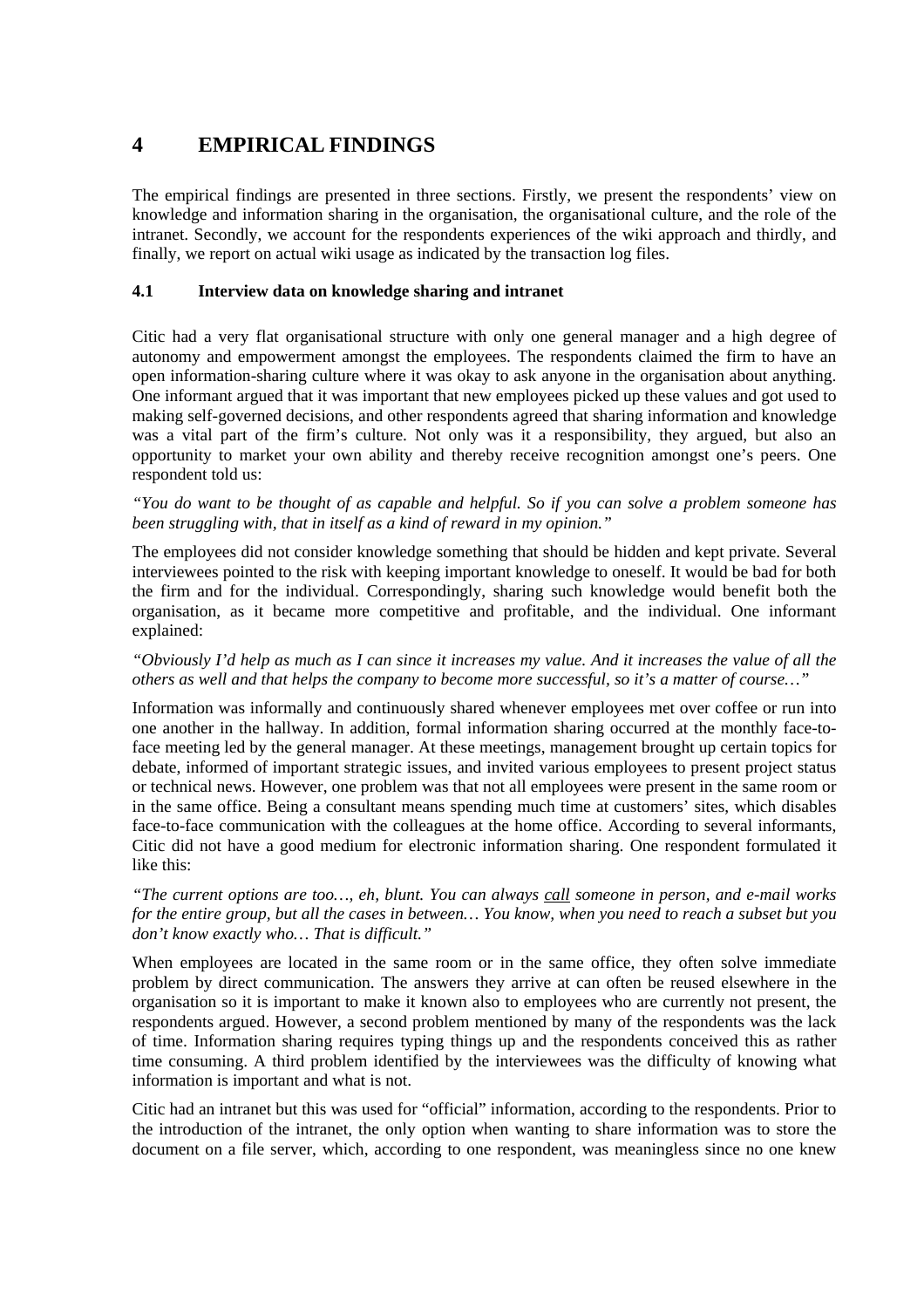that the file existed or where it had been stored. The implementation of the intranet had not improved the situation much, according to this user, since it was difficult to publish and difficult to know what had been published.

The primary objective when introducing the corporate intranet was – and still is – to make information available to the employees. The information provided is general corporate information applicable to all employees, such as corporate history, various policy documents, address and telephone directories, vacation lists, and meeting protocols. This information is perceived to be static, long-term, and factbased, and thus not in need of recurring updates. A few key users lead by an infomaster had been appointed to manage the content and all information was supposed to go through them. The employees were not entirely happy with this arrangement, as it created a bottleneck whenever they had important things to share. One of the respondents said:

*"When you are presented with information as on our intranet it is mostly like being fed information and it doesn't make you contribute in the same way, and that's perhaps a drawback."* 

The respondents believed that a shared and distributed responsibility for content provision would help keep the intranet more up to date. If the information is not updated and useful, they argued, the consequence is that the users will not return but seek the information elsewhere. One user stated:

*"Perhaps we don't have the time [to spend on updates], but if no one updates the information, you won't log in and check since you know nothing has happened. It will become a negative spiral which eventually will lead to death. Like our intranet."* 

#### **4.2 Interview data on wiki experiences**

The introduction of the wiki resulted in a new medium that filled a previous void in Citic's information environment. The respondents thought of the wiki as a complement to the traditional intranet and to email and claimed that information that is too heterogeneous and too unstructured for the intranet would be better off on the wiki. One user explained:

*"We have used the wiki for another sort of information than what's on our old intranet. […] It's a lot of sketchy ideas and very lose concepts… kind of muddled, and so."* 

The responsibility regarding information sharing was also influenced by the introduction of the wiki. The wiki was assumed to be a joint responsibility shared amongst all employees, and not just a task for the infomaster. The respondents were positive to this shared responsibility and claimed to be more inclined to add and update information when the gatekeeper system was gone. One interviewee told us:

*"I think it increases the motivation to add information, actually. […] When you need to ask permission to participate, then you don't bother. You take the line of least resistance so if it's not very important you just drop it. [...] But if updating is easy, you do it."* 

All respondents agreed that the biggest advantage with the wiki was that all employees easily could update and add information. This way they could share solutions and development tips to their colleagues without having to go, as earlier, via the infomaster. The typical example mentioned by many employees was the knowledge sharing that Citic tries to foster. One of the employees said:

*"We try to share the sort of things we know that others may have problems with later or things we know take time to solve during systems development or so. It's that Do-like-this-to-make-it-work kind of knowledge."* 

Some informants believed that a shared responsibility for information provision would make it easier also for the infomasters. They also argued that they felt more involved in and responsible for the information on the wiki compared to the old information on the intranet. A majority of the interviewees said that not only were they more motivated to add information, they also claimed that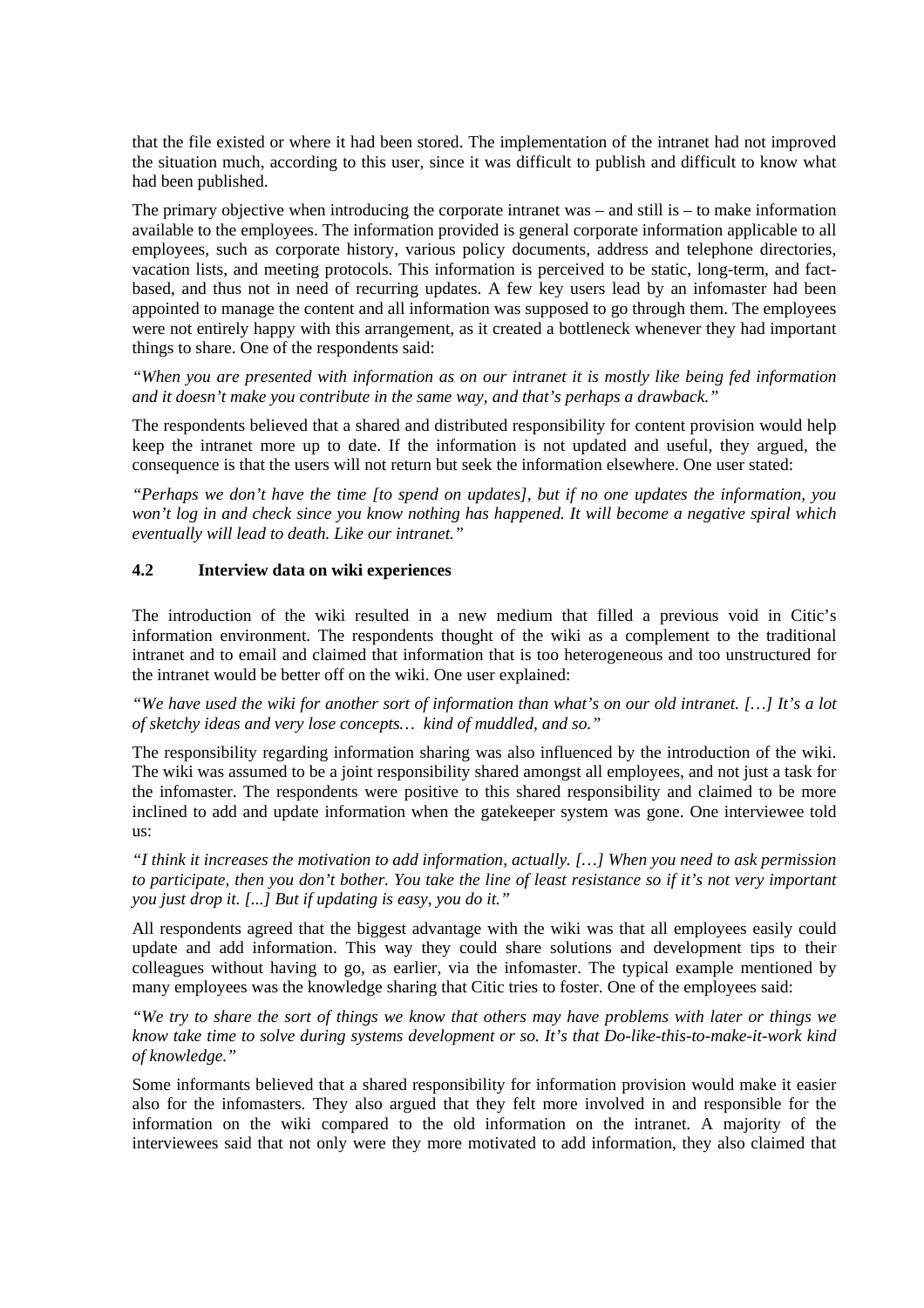the update frequency would increase as a result of the easy access. This, they argued, will make the content more alive and relevant. One interviewee said:

*"I can publish what ever I feel like, really, without having to clear it with the infomaster, as it was previously. When I need to add something I can do it myself."* 

The responsibility regarding information sharing was also influenced by the introduction of the wiki. The wiki was assumed to be a joint responsibility shared amongst all employees, and not just a task for the info master. The general manager saw this feature as a big opportunity to involve the employees more actively. He explained:

*"What is interesting about the wiki is that you get a distributed ownership of the information, so to speak. It's not like in the old intranet where the responsible info master did all the writing – then it was his information. Now everyone has the right to contribute and that gives you another attitude towards information… It becomes more "true" in a sense; you know that someone has made an effort to contribute."* 

The employee respondents were also positive to this shared responsibility and claimed to be more inclined to add and update information when the gatekeeper system was gone. One interviewee told us:

*"I think it increases the motivation to add information, actually. […] When you need to ask permission to participate, then you don't bother. You take the line of least resistance so if it's not very important you just drop it. [...] But if updating is easy, you do it."* 

The former info master commented on the collaborative aspect of the wiki and how this contributed to the dynamic of the intranet:

*"Information can be corrected and altered continuously; changed and enhanced. Otherwise, it was*  like when you take the minutes in a meeting; whoever holds the pen controls the decisions, sort of. *Here, you get more interactive documents, documents that can be changed at any time by anyone."* 

Unlike the old intranet the wiki initially had very little structure. This was not by accident but a design decision taken by management since they had noticed that the old intranet structure did not match their current business structure. As a small and independent consultancy firm they needed to be able to think outside the box. The general manager told us:

*"A traditional intranet only addresses predetermined issues, if you know what I mean. The frames of reference have been established and it's difficult to move outside those frames. A wiki gives you more freedom. In our old intranet we had a fixed navigational structure – a menu on the left hand side of the screen. If I wanted to add a link [to the menu] I couldn't; I wasn't allowed. The framework was set. With the wiki you get away from that."* 

The fact that the design of the information structure was left to the organisational members collectively was experienced in a number of different ways. Some saw the benefits of such an approach and stressed the opportunities that the absence of a pre-defined opened. The majority, however, claimed to be negatively affected by the lack of structure.

#### **4.3 Transaction log data on wiki usage**

As can be noticed from table 2 below, a majority (19 of 24) of the firms' employees contributed to the wiki during the monitored time interval. The edits were not evenly distributed amongst the employees. One user (the former info master) accounts for 179 entries or almost 45% of the edits. Removing this outlier, the average number of edits per active user is 12.3. However, the second most active user has a high 74 edits which still skews the average upwards. The median number of edits, which is 6, may be a better description of the activity level.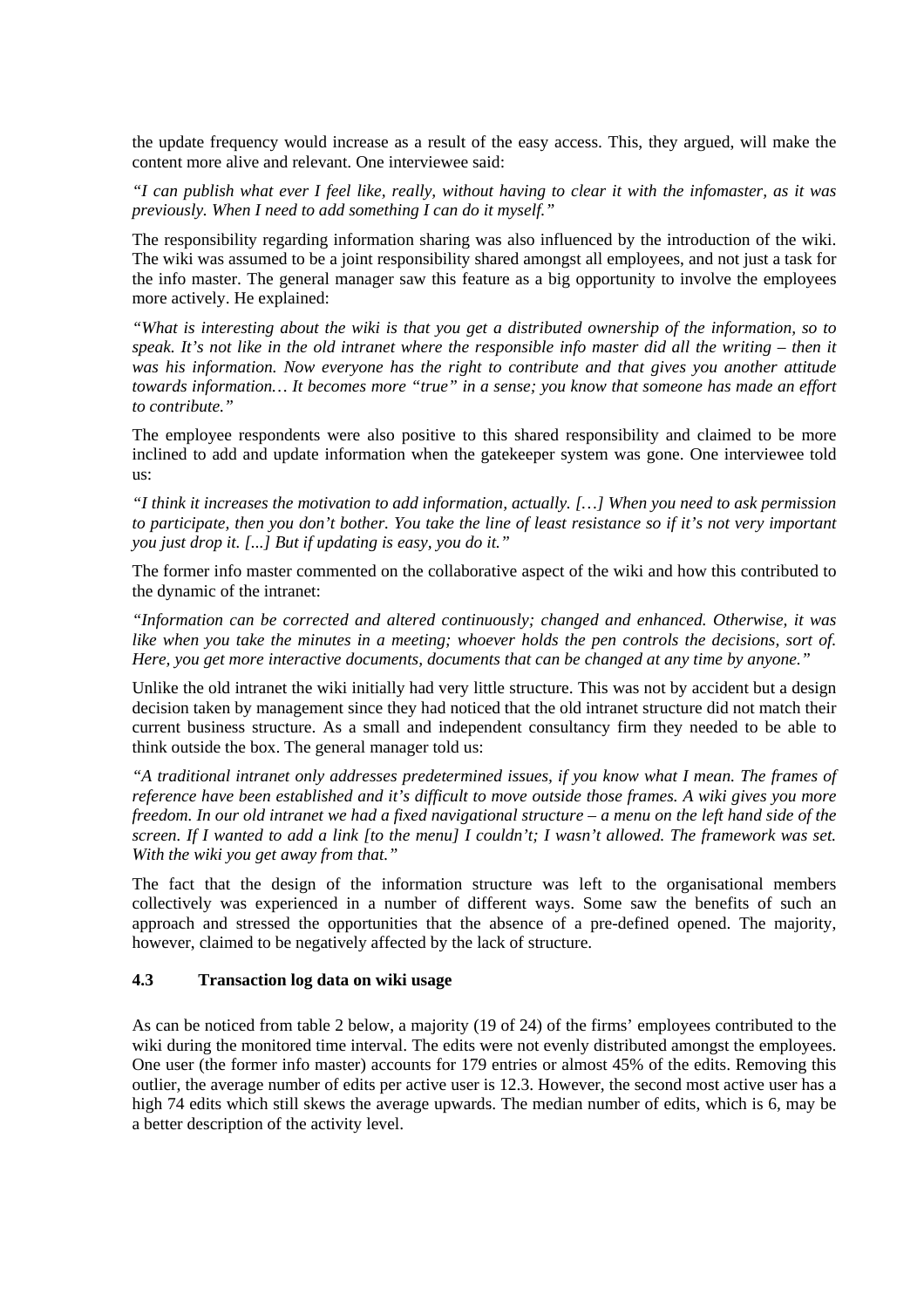In table 2, we see how the edits are distributed in relation to number of active days. The most frequently returning user was active on eight day, while the former infomaster with 179 edits was active during six days. However, most users did only contribute on a single day during the monitored interval, and although the average was 2.63 active days per user, the median was only 1.

| User#                                                                 | No. of active  | No. of edits   |  |  |  |  |  |  |  |
|-----------------------------------------------------------------------|----------------|----------------|--|--|--|--|--|--|--|
|                                                                       | user days      |                |  |  |  |  |  |  |  |
| 1                                                                     | 9              | 16             |  |  |  |  |  |  |  |
| $\overline{c}$                                                        | 7              | 74             |  |  |  |  |  |  |  |
| 3                                                                     | 7              | 19             |  |  |  |  |  |  |  |
| $\overline{4}$                                                        | 6              | 179            |  |  |  |  |  |  |  |
| 5                                                                     | 3              | 20             |  |  |  |  |  |  |  |
| 6                                                                     | 3              | 10             |  |  |  |  |  |  |  |
| 7                                                                     | 3              | 4              |  |  |  |  |  |  |  |
| 8                                                                     | $\overline{2}$ | 20             |  |  |  |  |  |  |  |
| 9                                                                     | 1              | 17             |  |  |  |  |  |  |  |
| 10                                                                    | 1              | 17             |  |  |  |  |  |  |  |
| 11                                                                    | 1              | 8              |  |  |  |  |  |  |  |
| 12                                                                    | 1              | 3              |  |  |  |  |  |  |  |
| 13                                                                    | 1              | 3              |  |  |  |  |  |  |  |
| 14                                                                    | 1              | 3              |  |  |  |  |  |  |  |
| 15                                                                    | 1              | $\overline{2}$ |  |  |  |  |  |  |  |
| 16                                                                    | 1              | $\overline{2}$ |  |  |  |  |  |  |  |
| 17                                                                    | 1              | 1              |  |  |  |  |  |  |  |
| 18                                                                    | 1              | 1              |  |  |  |  |  |  |  |
| 19                                                                    | 1              | 16             |  |  |  |  |  |  |  |
| Total                                                                 | 50             | 400            |  |  |  |  |  |  |  |
| Table 2. Number of active days per user during<br>the 94-days period. |                |                |  |  |  |  |  |  |  |

The updates were not evenly distributed over time either, as figure 1 reveals. The 40 calendar days during which the 19 employees made their edits resulted in 50 active user days. A total number of 400 edits were made, but after removing the outlier, 221 edits remain, resulting in an average of 4.4 edits per active user day or 5.5 edits per calendar day.



*Figure 1. Number of edits distributed over time.*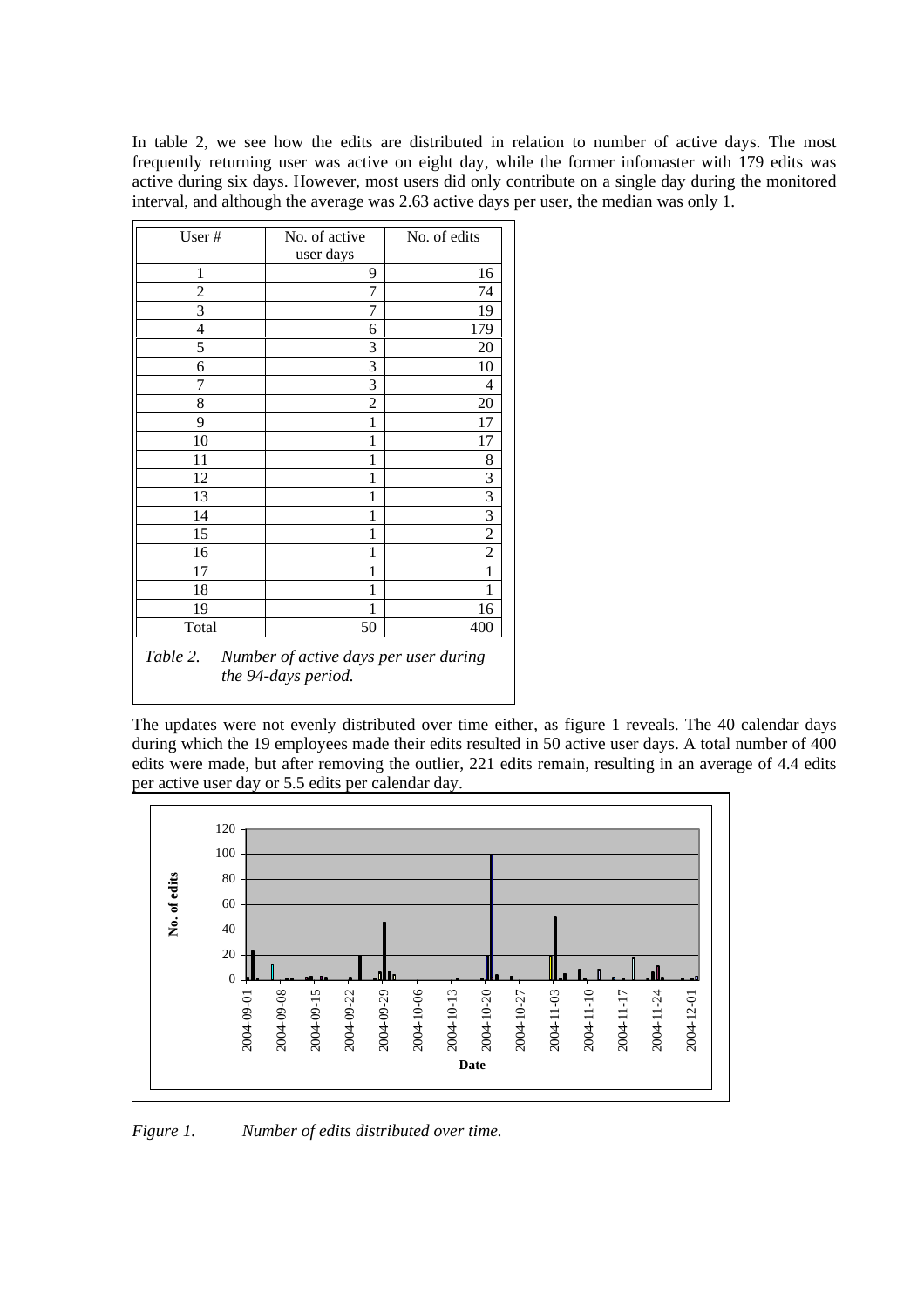Forty calendar days during a period of 94 days means that activities were logged on 42.6% of the days. Since the interval included 13 week-ends, 40 days of activities means 58.8% of the working days. In other words, the wiki was updated with 5 edits almost three days per week, and 79% of the firm's employees took part in the process. The number of activities on any given day also differed significantly. On the busiest day (Oct. 21st) two users together made 100 edits (see figure 1 and table 3). However, the two busiest days were the result of the info masters efforts and when removing him from the sample, the busiest day had 46 edits (Sept 29th). A majority of the active days had only one active user, but seven days had two active users and two days had thee user making edits, as is evident from table 3.

| Date                      | Number of edits per user and date |                |                |                |                |              |                |         |                         |                |              |        |                |                |    |   |   |    |   |
|---------------------------|-----------------------------------|----------------|----------------|----------------|----------------|--------------|----------------|---------|-------------------------|----------------|--------------|--------|----------------|----------------|----|---|---|----|---|
| Sept 1                    |                                   |                |                |                | 1              |              |                |         |                         |                |              |        |                |                |    |   |   |    | 1 |
| Sept 2                    |                                   |                |                | 6              |                |              |                |         |                         |                |              |        |                |                |    |   |   | 17 |   |
| Sept 3                    |                                   |                |                |                |                |              |                |         |                         |                |              |        |                |                |    |   | 1 |    |   |
| Sept 6                    |                                   |                |                |                |                |              |                |         |                         |                |              | 12     |                |                |    |   |   |    |   |
| Sept 9                    |                                   |                |                |                | $\mathbf{1}$   |              |                |         |                         |                |              |        |                |                |    |   |   |    |   |
| Sept 10                   |                                   |                |                |                | $\mathbf{1}$   |              |                |         |                         |                |              |        |                |                |    |   |   |    |   |
| Sept 13                   |                                   | $\sqrt{2}$     |                |                |                |              |                |         |                         |                |              |        |                |                |    |   |   |    |   |
| Sept 14                   |                                   |                |                |                |                |              |                |         |                         |                |              |        |                |                |    | 3 |   |    |   |
| Sept 16                   |                                   |                |                |                | $\overline{3}$ |              |                |         |                         |                |              |        |                |                |    |   |   |    |   |
| Sept $17$                 |                                   |                |                |                | $\overline{2}$ |              |                |         |                         |                |              |        |                |                |    |   |   |    |   |
| Sept 22                   |                                   |                |                | $\overline{2}$ |                |              |                |         |                         |                |              |        |                |                |    |   |   |    |   |
| Sept $24$                 |                                   |                |                |                |                |              |                |         |                         |                |              |        | $\overline{2}$ |                | 17 |   |   |    |   |
| Sept 27                   |                                   |                |                |                |                |              |                |         |                         |                |              | 1      |                |                |    |   |   |    |   |
| Sept 28                   |                                   |                | $\overline{5}$ |                |                |              |                |         |                         |                |              |        | $\mathbf{1}$   |                |    |   |   |    |   |
| Sept 29                   |                                   |                |                | 42             |                |              |                |         |                         |                |              |        | $\mathbf{1}$   | $\mathfrak{Z}$ |    |   |   |    |   |
| Sept 30                   |                                   |                |                |                |                |              |                |         |                         |                |              | $\tau$ |                |                |    |   |   |    |   |
| Oct 1                     |                                   |                | $\overline{4}$ |                |                |              |                |         |                         |                |              |        |                |                |    |   |   |    |   |
| Oct 14                    |                                   |                |                |                | $\mathbf{1}$   |              |                |         |                         |                |              |        |                |                |    |   |   |    |   |
| Oct 19                    |                                   | $\mathbf{1}$   |                |                |                |              |                |         |                         |                |              |        |                |                |    |   |   |    |   |
| Oct 20                    |                                   |                |                |                |                |              |                |         | 19                      |                |              |        |                |                |    |   |   |    |   |
| Oct 21                    |                                   |                |                |                | $\sqrt{2}$     |              |                |         | 98                      |                |              |        |                |                |    |   |   |    |   |
| Oct 22                    |                                   |                |                | $\overline{4}$ |                |              |                |         |                         |                |              |        |                |                |    |   |   |    |   |
| Oct 25                    |                                   |                |                |                |                |              |                |         | $\overline{\mathbf{3}}$ |                |              |        |                |                |    |   |   |    |   |
| Nov 2                     |                                   |                |                |                |                |              |                |         |                         |                | 19           |        |                |                |    |   |   |    |   |
| Nov 3                     |                                   |                |                |                |                |              |                |         | $\overline{50}$         |                |              |        |                |                |    |   |   |    |   |
| Nov 4                     |                                   |                |                |                |                |              |                |         |                         |                | $\mathbf{1}$ |        |                |                |    |   |   |    |   |
| $\overline{Nov\ 5}$       |                                   |                |                |                |                |              |                |         | $\overline{\mathbf{3}}$ | $\overline{c}$ |              |        |                |                |    |   |   |    |   |
| Nov 8                     |                                   | $\mathbf{1}$   |                | $\mathbf{1}$   |                |              |                |         | $\overline{6}$          |                |              |        |                |                |    |   |   |    |   |
| $\overline{\text{Nov }9}$ |                                   |                |                |                | $\mathbf{1}$   |              |                |         |                         |                |              |        |                |                |    |   |   |    |   |
| Nov 12                    |                                   |                |                |                |                |              |                | $\,8\,$ |                         |                |              |        |                |                |    |   |   |    |   |
| Nov $15$                  |                                   |                |                |                |                |              | $\overline{2}$ |         |                         |                |              |        |                |                |    |   |   |    |   |
| Nov $17$                  |                                   | $\,1\,$        |                |                |                |              |                |         |                         |                |              |        |                |                |    |   |   |    |   |
| <b>Nov 19</b>             |                                   |                |                | 17             |                |              |                |         |                         |                |              |        |                |                |    |   |   |    |   |
| Nov $22$                  |                                   |                |                |                |                | $\mathbf{1}$ |                |         |                         |                |              |        |                |                |    |   |   |    |   |
| Nov <sub>23</sub>         |                                   | $\overline{2}$ |                |                | $\overline{4}$ |              |                |         |                         |                |              |        |                |                |    |   |   |    |   |
| <b>Nov 24</b>             |                                   | 11             |                |                |                |              |                |         |                         |                |              |        |                |                |    |   |   |    |   |
| Nov $25$                  |                                   |                |                | $\overline{2}$ |                |              |                |         |                         |                |              |        |                |                |    |   |   |    |   |
| Nov $29$                  |                                   |                | 1              |                |                |              |                |         |                         |                |              |        |                |                |    |   |   |    |   |
| Dec 1                     |                                   | $\mathbf{1}$   |                |                |                |              |                |         |                         |                |              |        |                |                |    |   |   |    |   |
| Dec 2                     | 3                                 |                |                |                |                |              |                |         |                         |                |              |        |                |                |    |   |   |    |   |

*Table 3. Each column represents one user. A number in a cell represents the number of edits for that user on that particular day. The shaded column marks the activities of the info master.*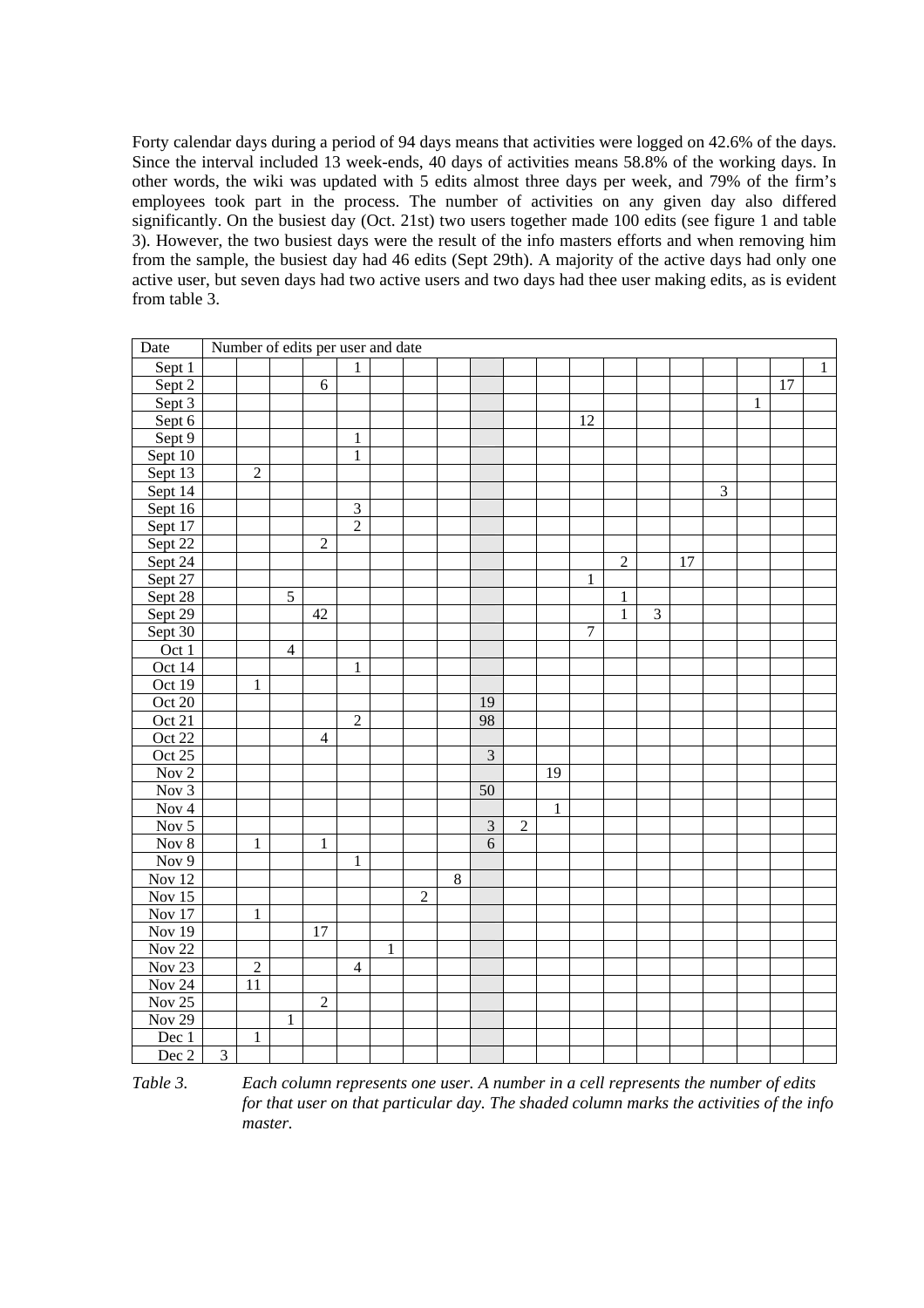### **5 DISCUSSION**

Intranets, when first appearing, were soon hailed as the ultimate solution to many organisational issues, including sharing of knowledge amongst employees (Scott, 1998). The fact that the technology enabled people from different computing environments to connect regardless of topologies or operating systems seemed to open unlimited opportunities. However, real life experiences tell a different story. Instead of employees actively sharing knowledge on a peer-to-peer level, the intranets have become one-way communications channels for corporate information and in fact reinforcing existing barriers to knowledge sharing (Newell *et al*., 1999).

It has often – and correctly – been pointed out that technology in itself is not enough to ensure successful knowledge management: what is important is that a knowledge sharing attitude is fostered (*cf*. Davenport & Prusak, 1997). What is evident in the Citic account described above is that although the company had a working knowledge sharing culture, where the employees willingly shared their experiences and helped newly hired to learn the trade, this attitude alone was not enough to make the intranet a KM-enhancing environment. Whereas the web grows in a democratic and bottom-up fashion by contributions from interested users, intranet information is typically fed top-down by employees with no personal involvement in the information (Fagin *et al*., 2003). This was exactly the case at Citic; the intranet was populated with (semi-)static, long-term, general information provided not by the employees themselves but by an appointed infomaster. Judging from the testimonies, the employees did not see the intranet as a tool for knowledge sharing. Instead, the intranet was perceived as an information dissemination tool for management.

The browser is an ideal tool to casually surf the web, reading material authored by others and following links implemented by someone else. Undoubtedly, users may learn a lot by such surfing but this presupposes that there is useful information to read. Here lies the problem; most intranets do not contain information useful in the daily work. The Citic account suggests that the lack of information useful in everyday business situations depends not on the unwillingness to share but on the difficulties associated with a traditional approach to web publishing. We have heard the respondents testify that when the threshold to contribute is too high no knowledge is shared (or merely shared with a selected few via e-mail).

The introduction of the wiki caused a shift in ownership where the employees were given shared control. The collaborative authoring features offered by a wiki means that knowledge sharing can be distributed between many community members. If one employee starts, someone else may continue to add and a "best practice document" will emerge without burdening anyone contributor in particular. When updating became easy – as easy as surfing – and the tone of voice is allowed to be more casual, the Citic employees transformed from merely information consumers to full participants. Instead of having merely *one* content provider (the infomaster), Citic now has nineteen users actively disseminating information and sharing knowledge. The former infomaster is still active – actually, he is the most active user – but he is not alone; he is being accompanied by a large majority of the firm's employees.

Although no data on the update frequency of the old intranet is available, it seems obvious that not only has the number of contributing authors increased but also the frequency with which the intranet is updated. During September there were only five working days on which the wiki-based intranet was not updated, and judging from the respondents' accounts this was not the case with the traditional intranet. We also see that three users (none of which was the former infomaster) added content to the intranet seven times or more during the monitored interval. Again excluding the former infomaster, we see that more than, in average, five edits per day have been logged. These numbers suggest that the reintroduction of easy editing capabilities has activated the employees. Further, since the logging started some four months after the first test period, the above numbers are not merely the result of curious employees toying with new technology. Instead, we argue that the numbers show an altered pattern of behaviour at Citic and that the removal of the read-only limitation has vitalised the intranet in a way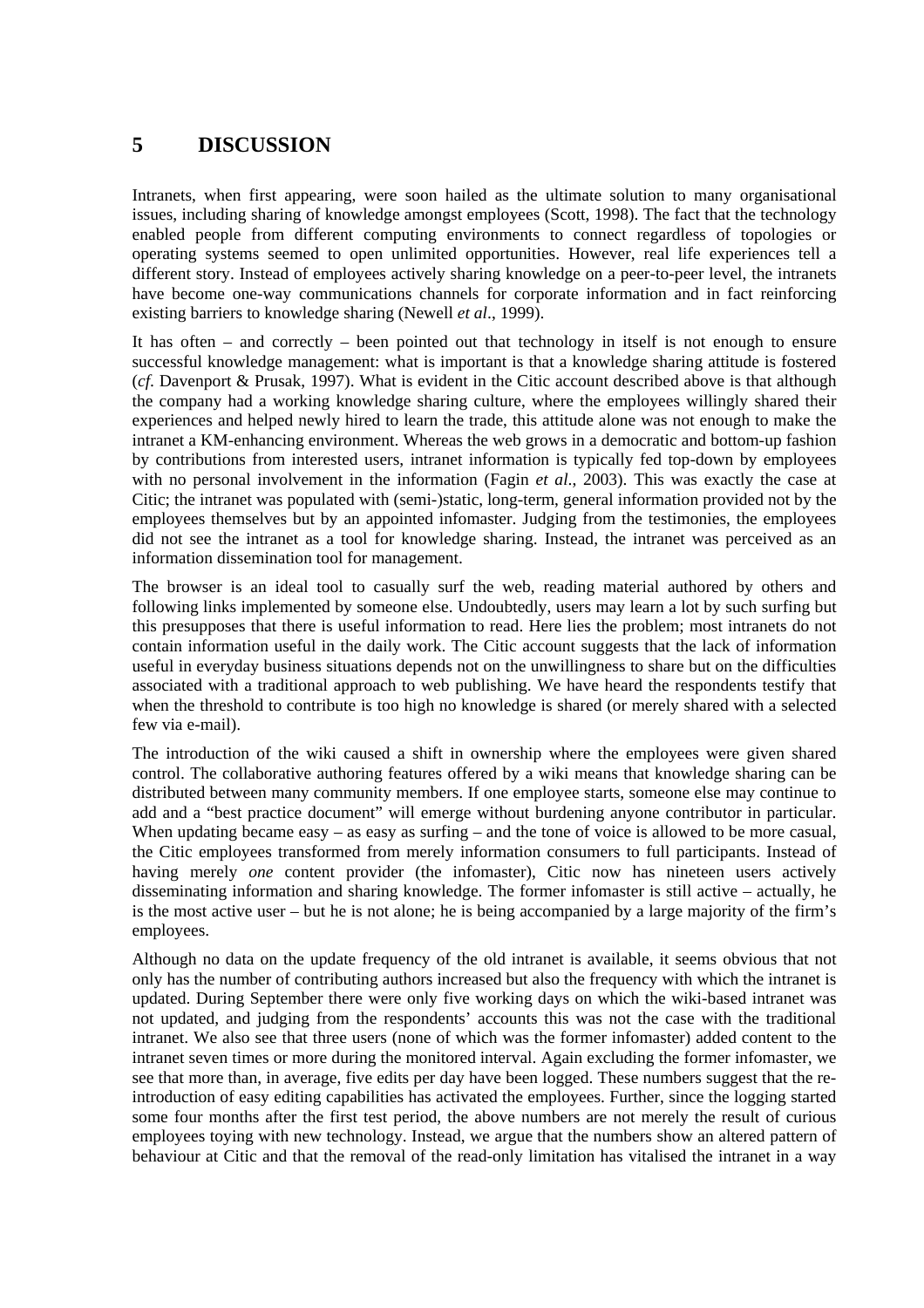that is highly beneficial for knowledge sharing. Subsequent studies will show the exact nature of these user contributions and examine in more detail what sort of knowledge is being shared.

We have seen that collaborative intranet authoring can work in small environments, such as the one described in this paper, but whether this approach can be scaled up to be useful in an international corporation remains to be tested. There is, however, nothing to suggest that this should be impossible. On the contrary; in their study of Wikipedia (www.wikipedia.org), a public wiki site reported to handle more than 3.000 edits per day, Viégas et al. (2004) note that both the technology and the social conventions that govern its use seem to scale very well. In addition, large organisations are made up by smaller sub-units and one approach could be to start by using wikis locally, e.g., on department level or on functional level (e.g., system developers or project managers). Once proven successful in the small, these installations may encourage other units to follow.

#### **6 CONCLUSIONS**

A positive attitude to knowledge sharing is a vital and necessary prerequisite for a successful KM initiative, since without such willingness, any KM-related effort – whether or not supported by IT – will have little or no effect. However, even when knowledge sharing *is* explicitly embraced by the organisational members, IT solutions such as an intranet may still fail to contribute to the organisation's KM goals.

In this paper we have examined the use of an intranet and argued that the web in general and intranets in particular have become read-only environments. We are not saying that it is impossible to publish – many intranets have millions of pages – but our conclusion is that the technological threshold is too high for ordinary employees to engage, and that this means that the users de facto have been deprived the option to contribute content. This means that the intranet's potential as a useful KM tool is seriously reduced.

Surfing is easy and the intuitive point-and-click approach that the web browser supports has made the web the most wide-spread Internet application. When equally easy to use editing capabilities are reinstated in the browser, *e.g.*, by introducing a collaborative authoring tool such as a wiki, it becomes easier to take active part in the development of the intranet, to keep the information correct and up-todate, to communicate with peers across the organisation, and to do all the things a knowledge worker does on a regular day.

Our conclusion is that if people want to share knowledge and this willingness is facilitated by easy access to publication tools, the intranet may indeed become a very useful knowledge management tool.

#### References

- Alavi, M. and Leidner, D. E. (2001). Knowledge Management and Knowledge Management Systems: Conceptual Foundations and Research Issues. MIS Quarterly, 25(1), 107-136.
- Berners-Lee, T., Cailliau, R., Luotonen, A., Frystyk Nielsen, H. & Secret, A. (1994). The World-Wide Web. Communications of the ACM, 39(8), 76-82.
- Ciborra, C. (2000). A Critical Review of the Literature on the Management of Corporate Information Infrastructure. In Ciborra el al. (eds.) From Control to Drift, Oxford University Press, 15-40.
- Chang, B.-W. (1998). In-place editing of Web pages: Sparrow community-shared documents. In Proceedings of WWW7, Brisbane, Australia.
- Cunningham, W. (2004). Wiki Design principles. Available on the web at: http://c2.com/cgi/wiki?WikiDesignPrinciples [March 2005].
- Curry, A. and Stancich, L. (2000). The Intranet–an intrinsic component of strategic information management? International Journal of Information Management, 20, 249-268.